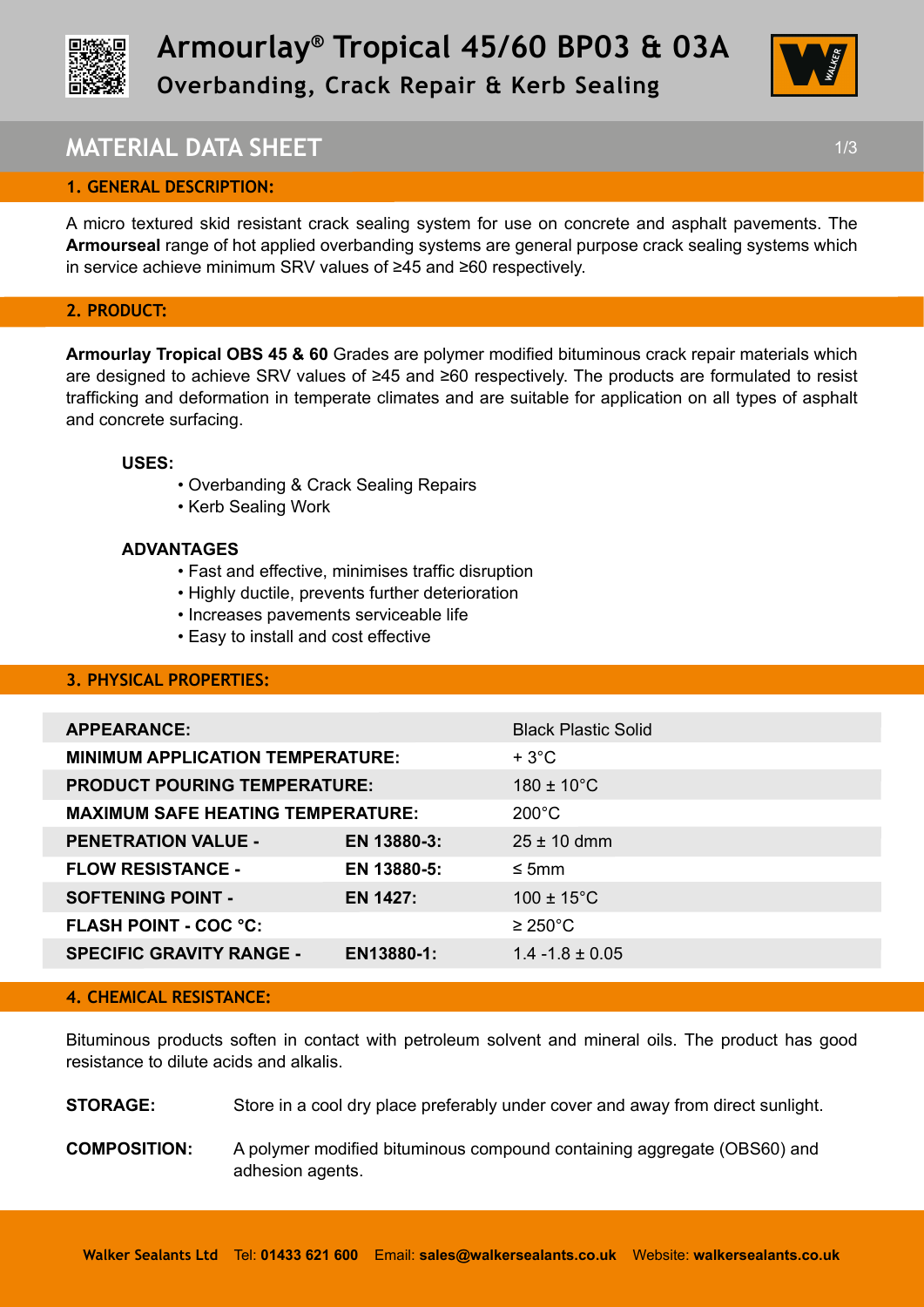



## **MATERIAL DATA SHEET** *continued* 2/3

**PACKAGING:** Silicone or Poly-silicone lined sacks – 20 / 25Kgs Net.

## **5. SAFE HANDLING PRECAUTIONS:**

- **\* Do not exceed the maximum safe heating temperature.**
- **\* Do not allow the hot material to come into contact with water as the product will react violently.**
- **\* Always wear the recommended protective clothing see below.**

## **6. ACUTE HEALTH HAZARDS & ADVICE:**

**Armourlay** presents no acute health hazard at ambient temperature. However, as these materials are normally handled at elevated temperatures when their physical state changes to a liquid, the bitumens present in these products give off fumes which are undesirable to inhale as very small quantities of **HYDROGEN SULPHIDE** may be present in the bitumen.

#### **RECOMMENDED PROTECTIVE CLOTHING:**

High Visibility Jacket, Hard Safety Helmet, Overalls, Goggles/Visor, Armlet Gloves and Closed Safety Boots **AT ALL TIMES** when handling hot product.

#### **INHALATION:**

Inhalation of the vapours should be avoided.

#### **INHALATION FIRST AID:**

Remove the affected person to fresh air. If breathing has stopped administer artificial respiration. Give cardiac massage if necessary. If the person is breathing but unconscious place in the recovery position. Obtain medical assistance immediately.

#### **SKIN CONTACT:**

Bituminous products present no acute health hazards to the skin other than burning when handling at elevated temperatures.

## **SKIN CONTACT FIRST AID:**

Flush the contaminated skin with cold water. DO NOT ATTEMPT TO REMOVE THE BITUMEN. Cover the burn with a sterile dressing. Do not apply any medication to the affected part. Obtain medical attention immediately.

#### **EYE CONTACT:**

Contact with fumes may cause irritation and redness.

**Manufactures & Suppliers of:**  Joint Sealants Bituminous Repair Compounds High Friction Surfacing Colour Coated Aggregates **The Complete Highway Service**

**Walker Sealants Limited**  Manufacturing & Sales Division Outland Head Bradwell, Hope Valley Derbyshire, S33 9JP Tel: 01433 621 600



Directors: J.S. Walker, J.G.R. Walker Company Reg No. 4041871 **A member of the Walker Group of Companies**